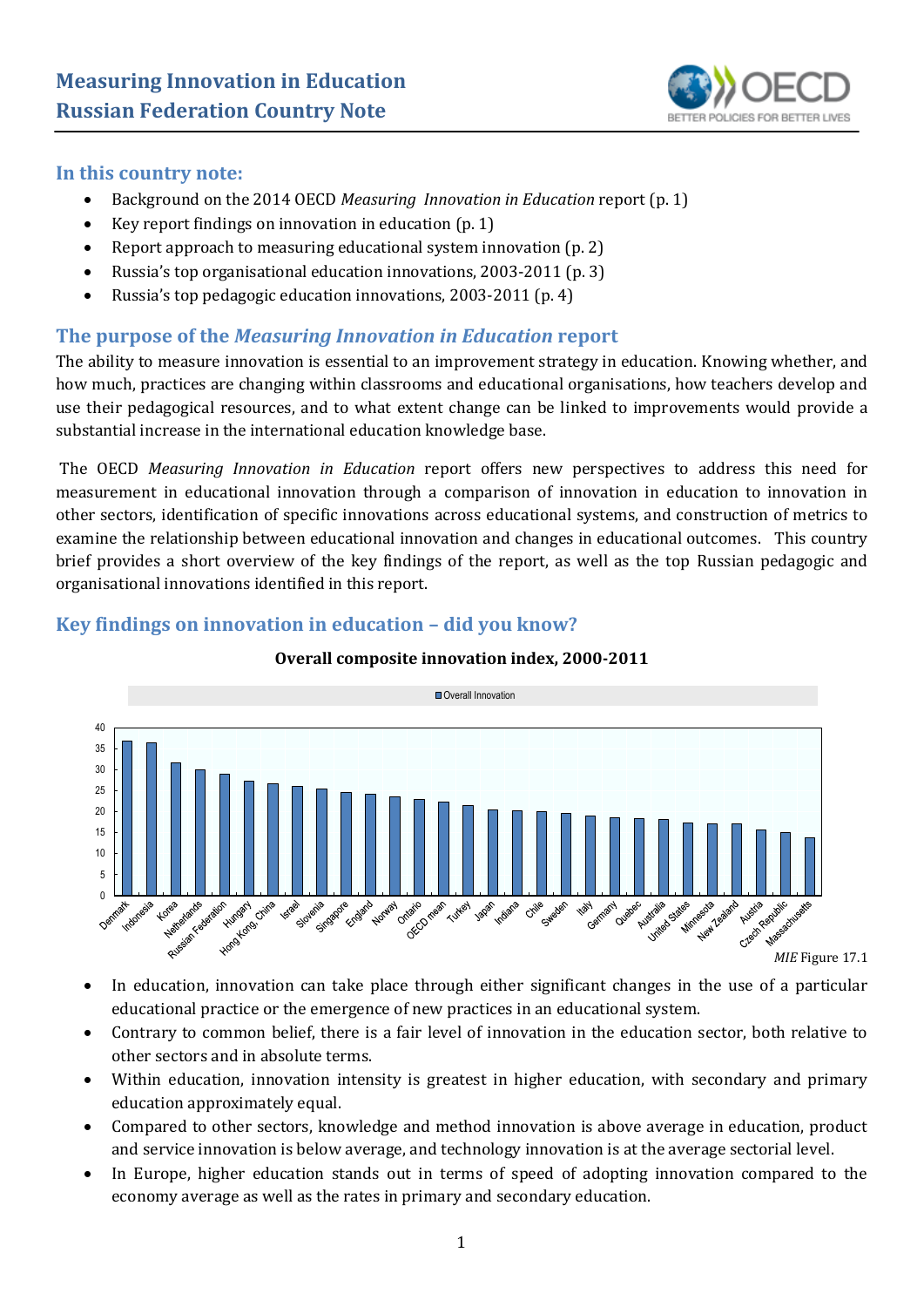

- There have been large increases in innovative pedagogic practices across all countries studied for this report in areas such as relating lessons to real life, higher order skills, data and text interpretation and personalisation of teaching.
- In their pedagogic practice, educators have innovated in their use of assessments and in the accessibility and use of support resources for instruction.
- Educational organisations have innovated in the areas of special education, creation of professional learning communities for teachers, evaluation and analytics and relationship building with external stakeholders, such as parents.
- In general, countries with greater levels of innovation see increases in certain educational outcomes, including higher (and improving)  $8<sup>th</sup>$  grade mathematics performance, more equitable learning outcomes across ability and more satisfied teachers.
- Innovative educational systems generally have higher expenditures than non-innovative systems; however, their students are no more satisfied than those in less innovative systems.

### **Approach to measuring system innovations**

While *Measuring Innovation in Education* identifies and analyses hundreds of innovations at the classroom and organisational levels, this brief identifies the top Russian innovations in pedagogic and organisational practices between 2003 and 2011. To determine each educational system's top innovations in pedagogic and organisational practices, data from three international education datasets – Trends in International Mathematics and Science Study (TIMSS), Progress in International Reading Literacy Study (PIRLS), and the Programme on International Student Assessment (PISA) – were analysed to identify the areas in which each education system has demonstrated emerging or changing organisational and pedagogic practices over a specific period. For a full description of the data and methods used for analysis in this report, see report Annex A: Data Sources and Methods.

**Please cite this publication as:** OECD (2014), *Measuring Innovation in Education: A New Perspective*, Educational Research and Innovation, OECD Publishing. *<http://dx.doi.org/10.1787/9789264215696-en>*

This work is published under the responsibility of the Secretary-General of the OECD. The opinions expressed and arguments employed herein do not necessarily reflect the official views of OECD member countries.

This document and any map included herein are without prejudice to the status of or sovereignty over any territory, to the delimitation of international frontiers and boundaries and to the name of any territory, city or area.

#### **© OECD 2014**

You can copy, download or print OECD content for your own use, and you can include excerpts from OECD publications, databases and multimedia products in your own documents, presentations, blogs, websites and teaching materials, provided that suitable acknowledgment of OECD as source and copyright owner is given. All requests for commercial use and translation rights should be submitted to *[rights@oecd.org](mailto:rights@oecd.org)*.

#### **Note regarding data from Israel**

The statistical data for Israel are supplied by and are under the responsibility of the relevant Israeli authorities. The use of such data by the OECD is without prejudice to the status of the Golan Heights, East Jerusalem and Israeli settlements in the West Bank under the terms of international law.

| <b>Country Note Authors:</b><br>Dara Fisher<br>Dara.Fisher@oecd.org<br>Stéphan Vincent-Lancrin | Questions can be directed to:<br>Stéphan Vincent-Lancrin<br>Stephan.Vincent-Lancrin@oecd.org |
|------------------------------------------------------------------------------------------------|----------------------------------------------------------------------------------------------|
| Stephan.Vincent-Lancrin@oecd.org                                                               |                                                                                              |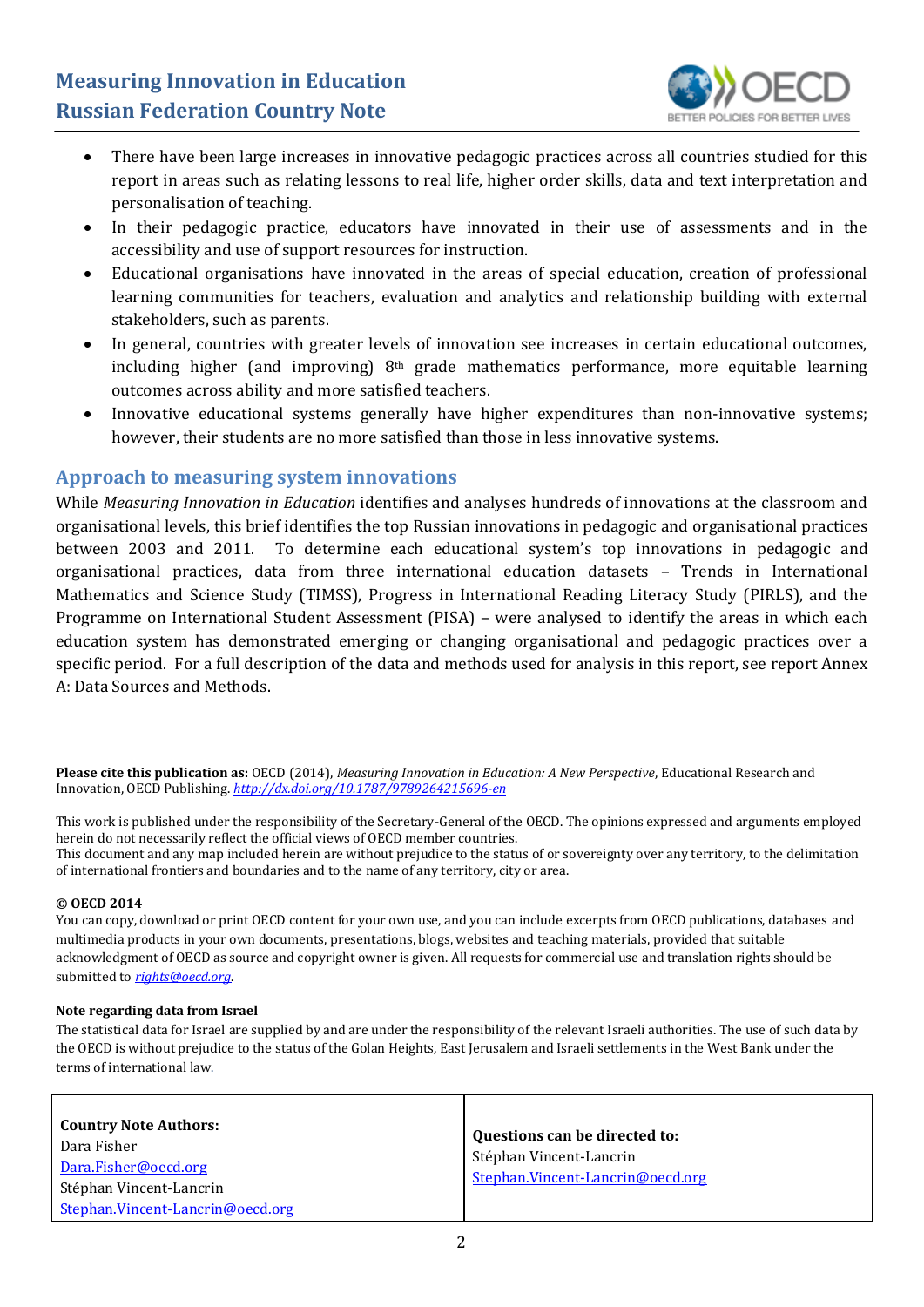

# **Russia's top innovations in organisational policy and practice:**

## **(1) More use of incentives for teachers…**

**Percentage of 8th grade science students in schools which currently use any incentives to recruit or retain teachers and change over time**



In both primary and secondary education, Russia's largest organisational innovation was an increase in the use of incentives to promote teacher retention in schools. Between 2003 and 2011, the percentage of  $8<sup>th</sup>$  grade mathematics students in schools using any incentives to recruit or retain teachers rose from 34.0% to 61.9%; over the same period, the proportion of 8th grade science students in such schools rose from 33.5% to 63.1%. From 2003 to 2007, the proportion of 4th grade students in schools with teacher incentives rose from 26.2% to 37.5%, the largest gain in this metric of any educational system included in this report.

# **(2) More use of student assessments for monitoring school progress over time…**

Another top Russian organisational innovation was the use of student assessments for monitoring progress over time. Between 2000 and 2009, Russia saw a 14% point difference in the percentage of 15-year old students in schools where assessments are used for monitoring progress from year-to-year; as of 2009, over 98% of all Russian secondary students were enrolled in schools using this practice.

# **(3) More remedial mathematics and science education in primary schools…**

Educational innovation has also resulted in increased availability of remedial education in math and science at the primary school level. Between 2003 and 2007, the proportion of 4th grade students in Russia in schools that offer remedial mathematics education rose by 26% points; over the same period, the percentage of students in schools that offer remedial science education increased by 13% points. These gains were the largest in this metric of any educational system analysed in this report.

# **(4) More enrichment education in primary schools…**

Another top organisational innovation in primary schools in Russia was the availability of enrichment education for 4th grade students. Between 2003 and 2007, the percentage of Russian 4th grade students in schools that offer enrichment mathematics increased from 11.5% to 26.7%. The percentage of Russian  $4<sup>th</sup>$ grade students in schools offering enrichment science also rose in this period, increasing from 9.2% to 15.6%.

# **(5) More parental service on school committees…**

Innovation in parental involvement in education can be indicated by increases in parental invitations to join school committees at either the primary or the secondary level. Between 2003 and 2007, invitations for parental participation in 8th grade school committees in Russia saw a significant increase of 9% points. For the parents of 4th grade students, Russia saw an 8% point gain in this metric.